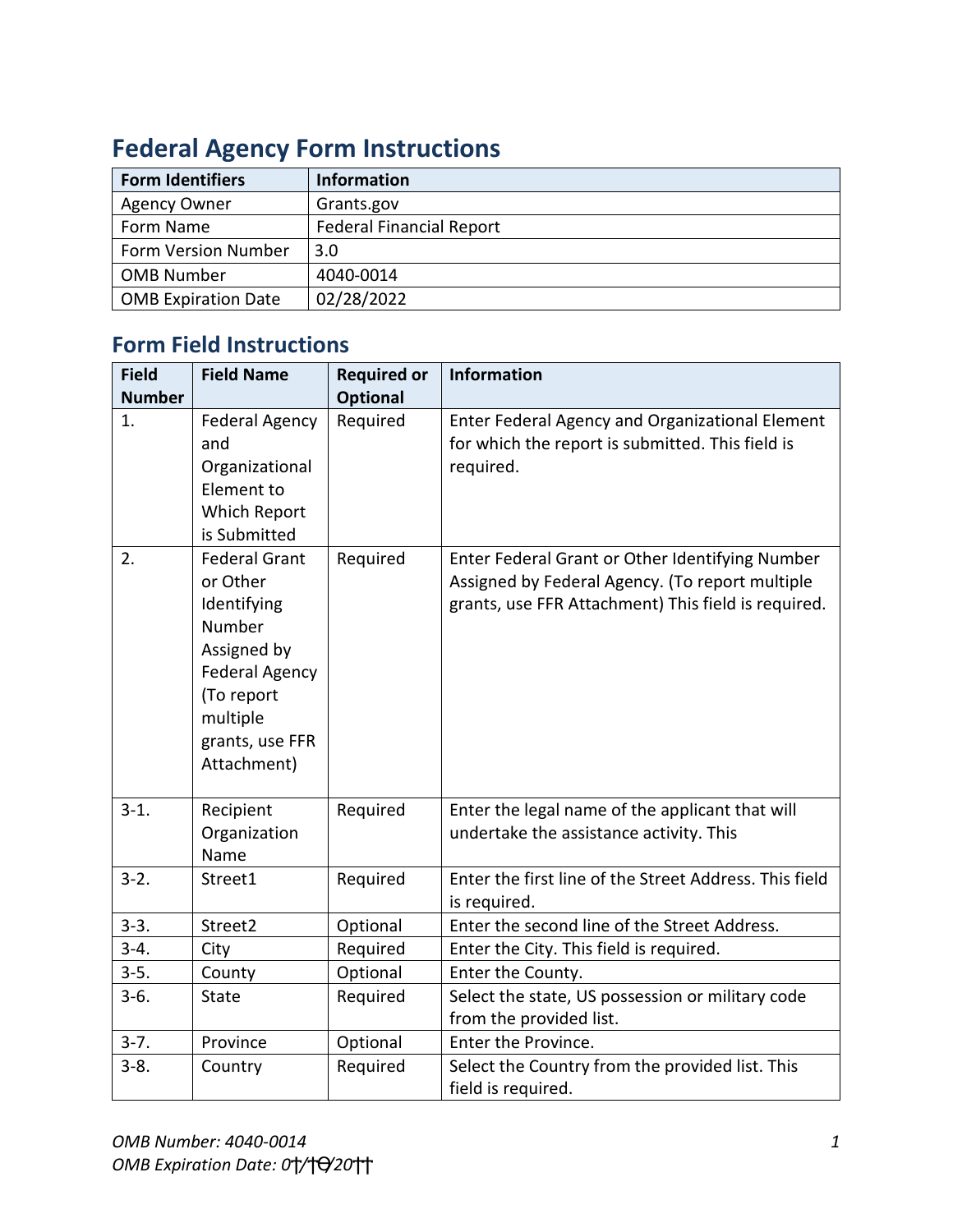| <b>Field</b>  | <b>Field Name</b>                                       | <b>Required or</b> | <b>Information</b>                                                                                                                                          |
|---------------|---------------------------------------------------------|--------------------|-------------------------------------------------------------------------------------------------------------------------------------------------------------|
| <b>Number</b> |                                                         | <b>Optional</b>    |                                                                                                                                                             |
| $3-9.$        | Zip/Postal<br>Code                                      | Required           | Enter the Postal Code (e.g., ZIP code).                                                                                                                     |
| 4a.           | UEI                                                     | Required           | Enter the UEI of the applicant organization.                                                                                                                |
|               |                                                         |                    | This field is required                                                                                                                                      |
| 4b.           | <b>EIN</b>                                              | Required           | Enter either TIN or EIN as assigned by the Internal<br>Revenue Service. If your organization is not in the<br>US, enter 44-4444444. This field is required. |
| 5.            | Recipient                                               | Optional           | Enter Recipient Account Number or Identifying                                                                                                               |
|               | Account                                                 |                    | Number.                                                                                                                                                     |
|               | Number or                                               |                    |                                                                                                                                                             |
|               | Identifying<br>Number                                   |                    |                                                                                                                                                             |
| 6.            | Report Type                                             | Optional           | Select one.                                                                                                                                                 |
| 7.            | Basis of<br>Accounting                                  | Optional           | Select one.                                                                                                                                                 |
| 8.            | Project/Grant                                           | Required           | Enter the Project/Grant Period From Date as                                                                                                                 |
|               | <b>Period From</b>                                      |                    | mm/dd/yyyy. This field is required.                                                                                                                         |
| $8-1.$        | Project/Grant                                           | Required           | Enter the Project/Grant Period To Date as                                                                                                                   |
|               | Period To                                               |                    | mm/dd/yyyy. This field is required.                                                                                                                         |
| 9.            | <b>Report Period</b>                                    | Required           | Enter the Reporting Period End Date as                                                                                                                      |
|               | End                                                     |                    | mm/dd/yyyy. This field is required.                                                                                                                         |
| 10a.          | Cash Receipts                                           | Optional           | Enter the amount of the federal cash receipts.                                                                                                              |
| 10b.          | Cash                                                    | Optional           | Enter the amount of the federal cash                                                                                                                        |
|               | Disbursements                                           |                    | disbursements.                                                                                                                                              |
| 10c.          | Cash on Hand<br>(line a minus b)                        | Optional           | Federal cash on hand. This is a calculated field                                                                                                            |
| 10d.          | <b>Total Federal</b><br>funds<br>authorized             | Optional           | Enter the total federal funds that are authorized.                                                                                                          |
| 10e.          | Federal share<br>of<br>expenditures                     | Optional           | Enter the federal share of the expenditures.                                                                                                                |
| 10f.          | Federal share<br>of unliquidated<br>obligations         | Optional           | Enter the Federal share of the unliquidated<br>obligations.                                                                                                 |
| 10g.          | <b>Total Federal</b><br>share (sum of<br>lines e and f) | Optional           | Total Federal share (sum of lines e and f). This is a<br>calculated field.                                                                                  |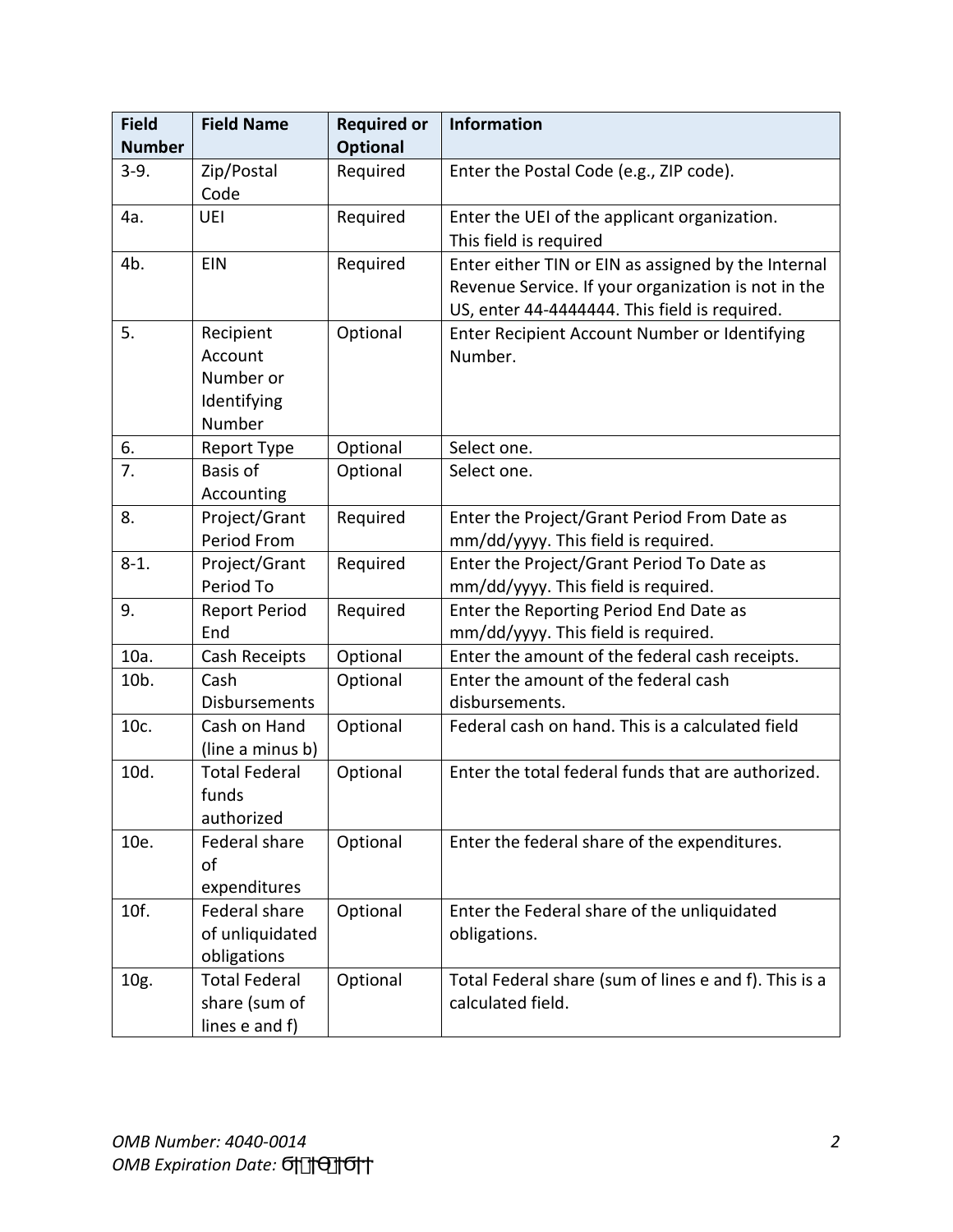| <b>Field</b>     | <b>Field Name</b>                                                                      | <b>Required or</b> | <b>Information</b>                                                                                                                                                       |
|------------------|----------------------------------------------------------------------------------------|--------------------|--------------------------------------------------------------------------------------------------------------------------------------------------------------------------|
| <b>Number</b>    |                                                                                        | Optional           |                                                                                                                                                                          |
| 10h.             | Unobligated<br>balance of<br><b>Federal Funds</b><br>(line d minus g)                  | Optional           | Unobligated balance of Federal Funds (line d<br>minus g). This is a calculated field.                                                                                    |
| 10i.             | <b>Total recipient</b><br>share required                                               | Optional           | Enter total recipient shared that is required.                                                                                                                           |
| 10j.             | Recipient share<br>of<br>expenditures                                                  | Optional           | Enter the recipient's share of expenditures                                                                                                                              |
| 10k.             | Remaining<br>recipient share<br>to be provided<br>(i minus j)                          | Optional           | Remaining recipient share to be provided (line i<br>minus j). This is a calculated field.                                                                                |
| 10I.             | <b>Total Federal</b><br>program<br>income earned                                       | Optional           | Enter the total federal program income earned.                                                                                                                           |
| 10m.             | Program<br>Income<br>expended in<br>accordance<br>with the<br>deduction<br>alternative | Optional           | Enter the amount of program income that was<br>used to reduce the Federal share of the total<br>project costs.                                                           |
| 10 <sub>n.</sub> | Program<br>Income<br>expended in<br>accordance<br>with the<br>addition<br>alternative  | Optional           | Enter the amount of program income that was<br>added to funds committed to the total project<br>costs and expended to further eligible project or<br>program activities. |
| 10o.             | Unexpended<br>program<br>income (line I<br>minus line m<br>and line n)                 | Optional           | Enter Unexpended program income (line I minus<br>line m and line n).                                                                                                     |
| 11.              | Indirect<br>Expense                                                                    | Optional           |                                                                                                                                                                          |
| 11a.             | Type                                                                                   | Optional           | Enter the type of indirect expense.                                                                                                                                      |
| 11b.             | Rate                                                                                   | Optional           | Enter the rate for the given indirect expense.                                                                                                                           |
| $11c-1.$         | Period From                                                                            | Optional           | Enter the start date of the indirect expense.                                                                                                                            |
| $11c-2.$         | Period To                                                                              | Optional           | Enter the end date of the indirect expense.                                                                                                                              |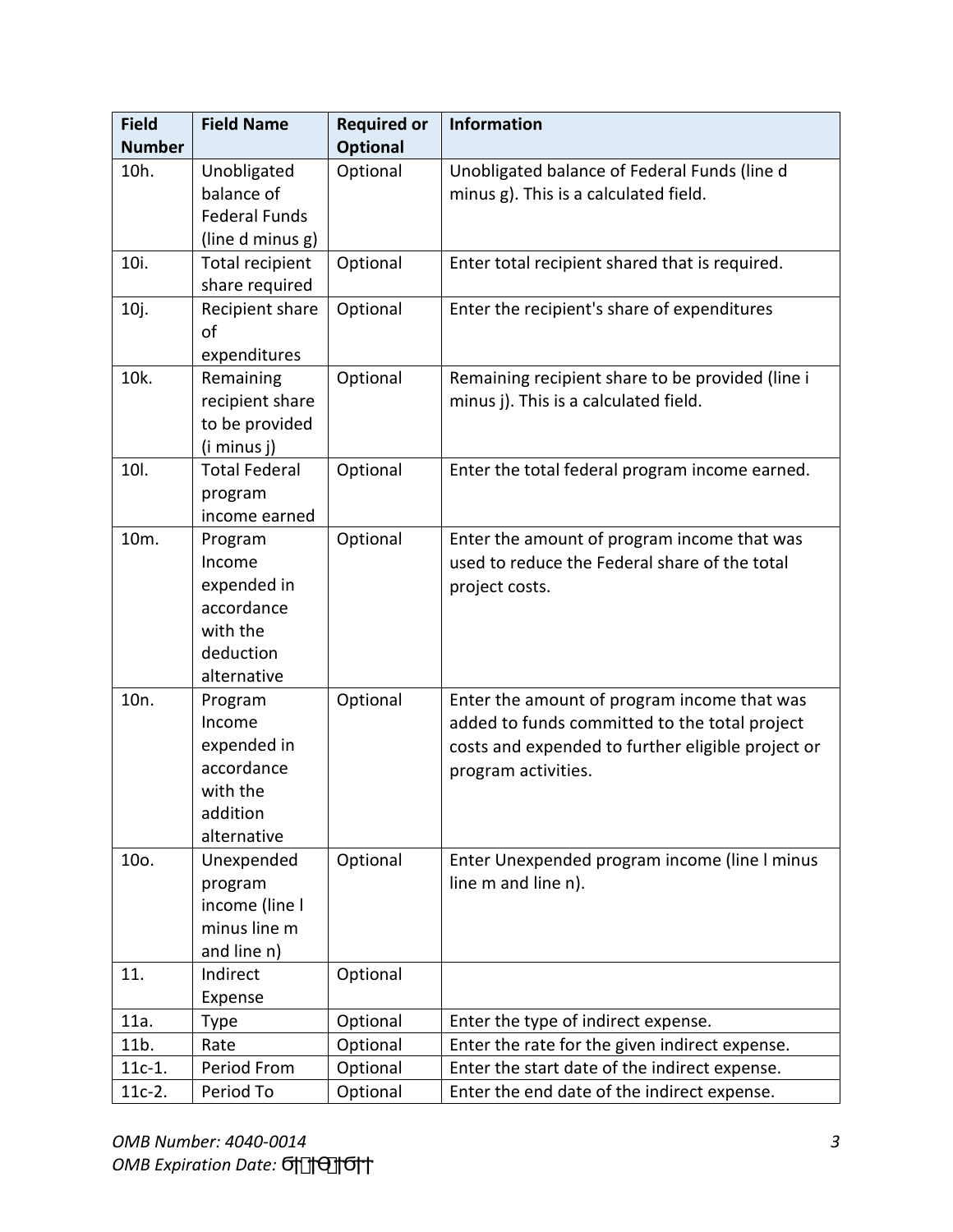| <b>Field</b>  | <b>Field Name</b>            | <b>Required or</b> | <b>Information</b>                                                                        |
|---------------|------------------------------|--------------------|-------------------------------------------------------------------------------------------|
| <b>Number</b> |                              | <b>Optional</b>    |                                                                                           |
| 11d.          | <b>Base</b>                  | Optional           | Enter base amount for the type of indirect                                                |
|               |                              |                    | expense.                                                                                  |
| 11e.          | Amount                       | Optional           | Enter amount charged for the type of indirect                                             |
|               | Charged                      |                    | expense.                                                                                  |
| 11f.          | <b>Federal Share</b>         | Optional           | Enter the Federal Share for the type of indirect                                          |
|               |                              |                    | expense.                                                                                  |
| 11g-1.        | <b>Totals</b>                | Optional           | Calculated. Sum of Base                                                                   |
| $11g-2.$      | <b>Totals</b>                | Optional           | Calculated. Sum of Amount Charged.                                                        |
| $11g-3.$      | Totals                       | Optional           | Calculated. Sum of Federal Share.                                                         |
| 12.           | Remarks:<br>Attach any       | Optional           | Attach any explanations deemed necessary or<br>information required by Federal sponsoring |
|               | explanations<br>deemed       |                    | agency in compliance with governing legislation.                                          |
|               | necessary or                 |                    |                                                                                           |
|               | information                  |                    |                                                                                           |
|               | required by                  |                    |                                                                                           |
|               | Federal                      |                    |                                                                                           |
|               | sponsoring                   |                    |                                                                                           |
|               | agency in                    |                    |                                                                                           |
|               | compliance<br>with governing |                    |                                                                                           |
|               | legislation:                 |                    |                                                                                           |
| 13a.          | Name and Title               | Required           |                                                                                           |
|               | of Authorized                |                    |                                                                                           |
|               | Certifying                   |                    |                                                                                           |
|               | Official                     |                    |                                                                                           |
| $13a-1.$      | Prefix                       | Optional           | Select the Prefix from the provided list or enter a                                       |
|               |                              |                    | new Prefix not provided on the list.                                                      |
| $13a-2.$      | <b>First Name</b>            | Required           | Enter the First Name. This field is required.                                             |
| $13a-3$       | Middle Name                  | Optional           | Enter the Middle Name.                                                                    |
| $13a-4.$      | Last Name                    | Required           | Enter the Last Name. This field is required.                                              |
| $13a-5.$      | Suffix                       | Optional           | Select the Suffix from the provided list or enter a                                       |
|               |                              |                    | new Suffix not provided on the list.                                                      |
| 13a-6.        | Title                        | Required           | Enter the position title. This field is required.                                         |
| 13b.          | Signature of                 | Required           | Report is to be signed by the Authorized                                                  |
|               | Authorized                   |                    | Certifying Official.                                                                      |
|               | Certifying                   |                    |                                                                                           |
|               | Official                     |                    |                                                                                           |
| 13c.          | Telephone                    | Required           | Enter the daytime Telephone Number. This field is                                         |
|               |                              |                    | required.                                                                                 |
| 13d.          | <b>Email Address</b>         | Required           | Enter a valid Email Address. This field is required.                                      |